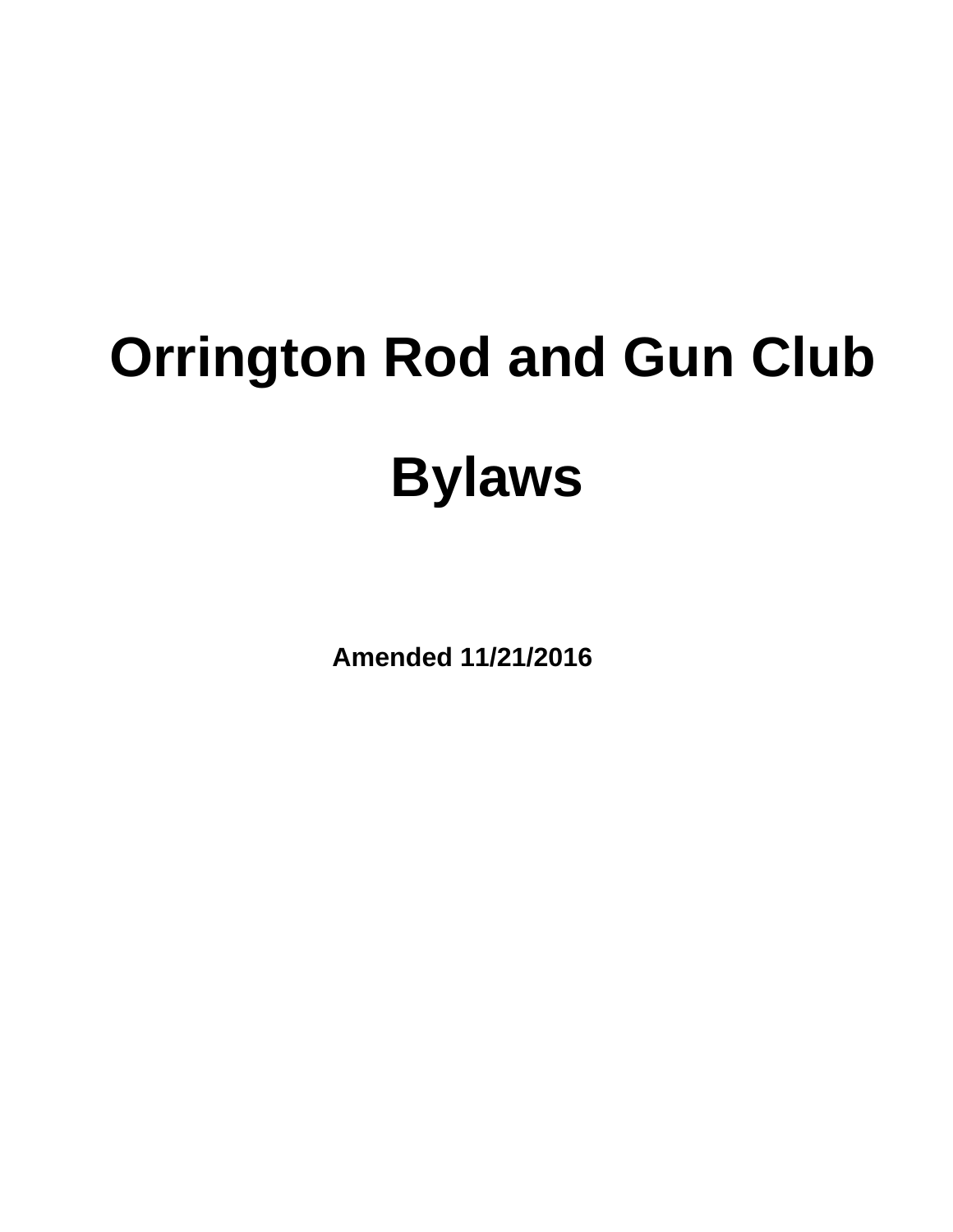Bylaws of Orrington Rod & Gun Club

## **Article I**

The name of this organization shall be known as

The Orrington Rod and Gun Club

# **Article II**

Mission Statement

Our purpose is to provide a place for like minded individuals to promote the sport of shooting by encouraging the development of skills for all shooters in a safety conscience organized environment.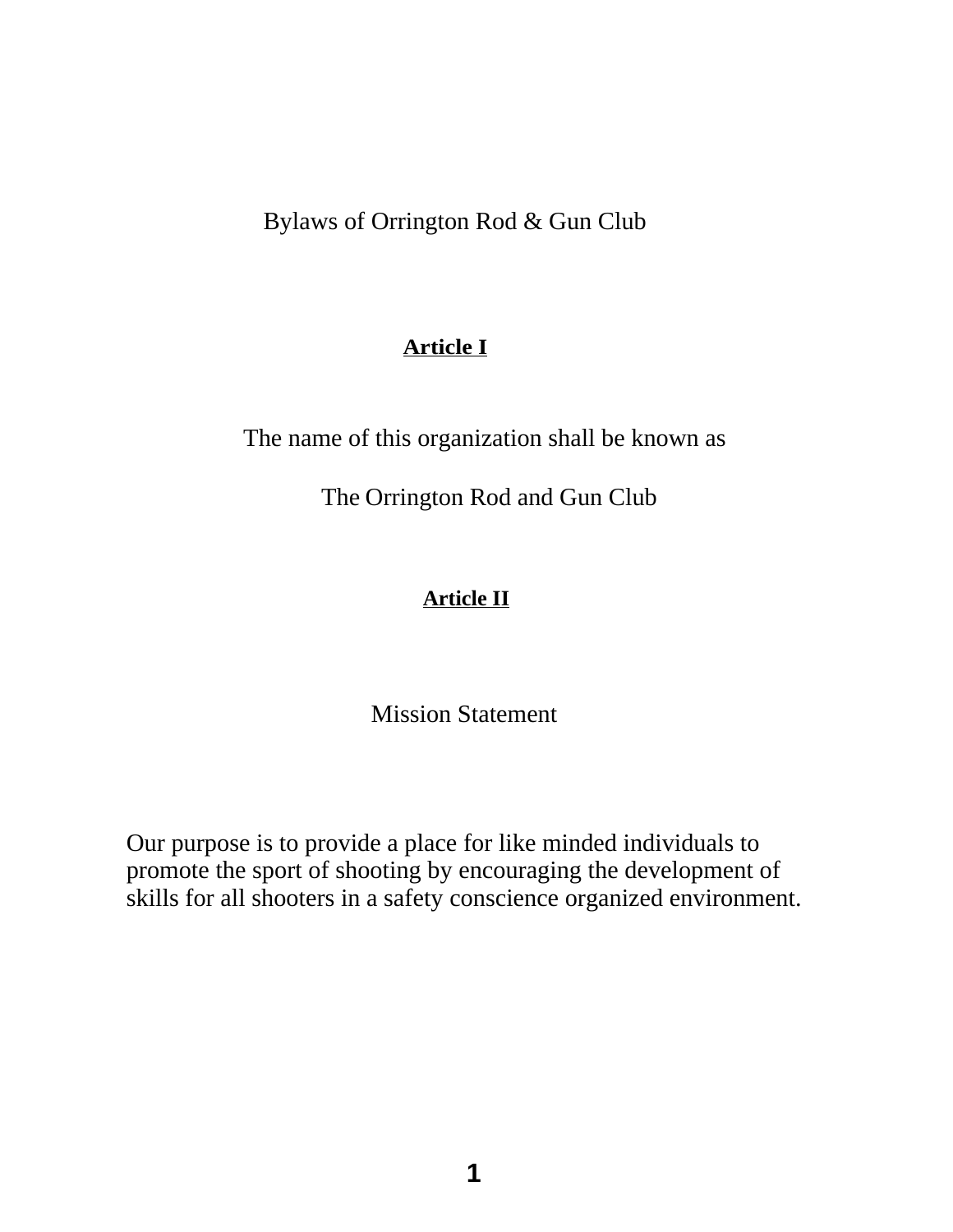## **Article III Membership**

**Section 1. Qualifications.** Any person, 18 years of age or older, and a citizen of the United States of America may become a member of this Corporation.

**Section 2. Membership.** A person may become a member upon being proposed for membership by a member or by written application to the Secretary, and favorably passing a background check.

**Section 3. Honorary Members.** The Board of Directors, at a duly organized meeting, may elect honorary members by a unanimous vote of the members present. Honorary members shall be exempt from the payment of any fees whatever and shall be entitled to all the privileges of a regular member, except the right to vote or hold office.

**Section 4. Resignation.** Any member may withdraw from the Corporation after fulfilling all obligations to it by giving written notice of such intention to the Secretary, which notice shall be presented to the Board of Directors by the Secretary at the first meeting after its receipt.

**Section 5. Suspension.** A member may be suspended for a period or expelled for cause such as violation of any of the Bylaws or Rules of the Corporation, or for conduct prejudicial to the best interests of the Corporation. Suspension or expulsion shall be by a four fifths vote of the Board of Directors, provided that a statement of the charges shall have been mailed by registered mail to the member under charges at their last recorded address at least 15 days before final action is taken thereon; this statement shall be accompanied by a notice of the time and place where the Board of Directors is to take action in the premises. The member shall be given an opportunity to present a defense at the time and place stated in the notice.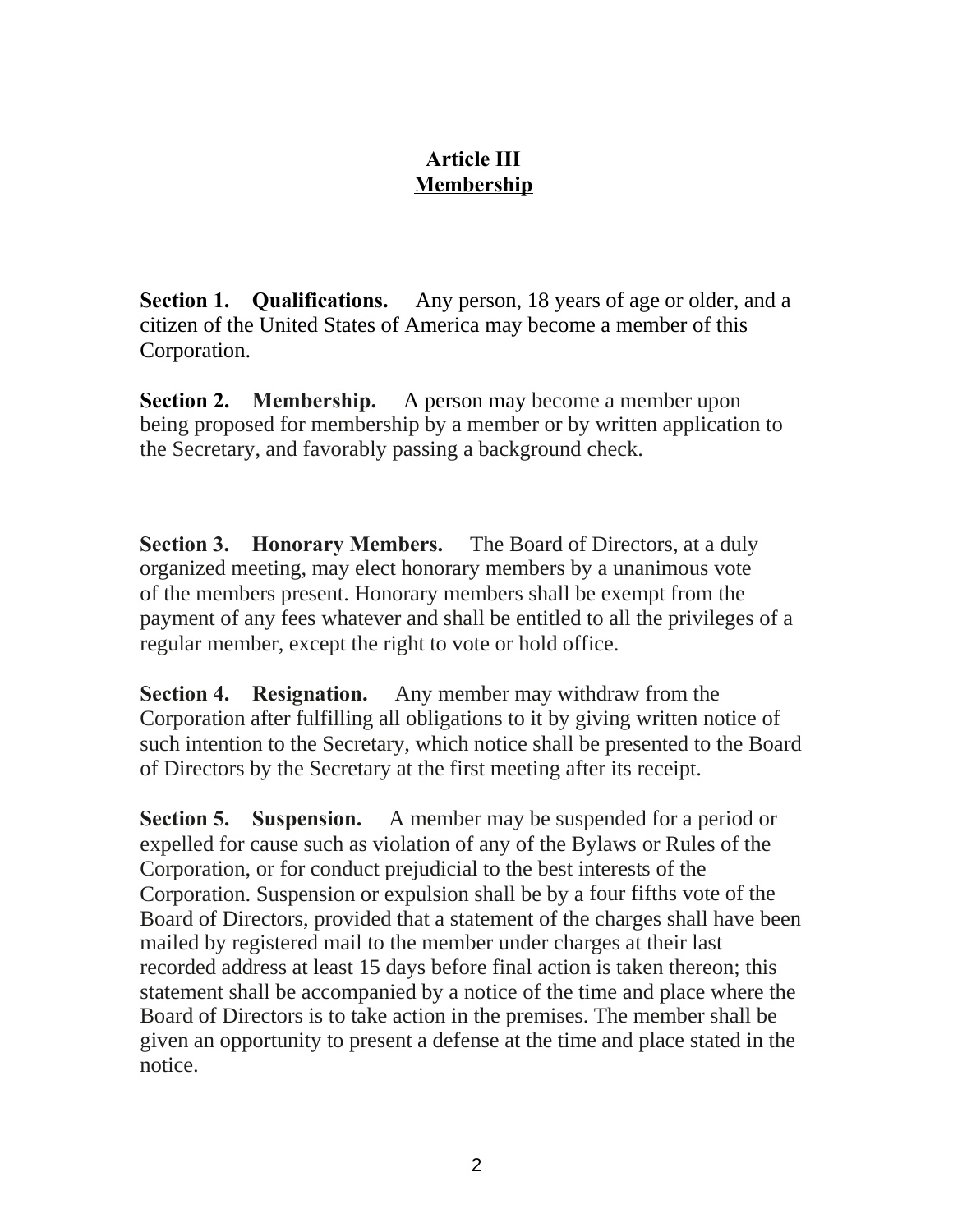# **Article IV Fiscal Year**

The fiscal year of the Corporation shall begin on the first day of January and end on the last day of December in each year.

## **Article V Dues**

**Section 1. Annual Dues.** The Board of Directors may determine from time to time the amount of initiation fee, if any, and annual dues payable to the Corporation by members.

**Section 2. Payment of Dues.** Dues shall be payable the month of January for each fiscal year.

**Section 3. Default and Termination of Membership.** When any member shall be in default in the payment of dues for a period of three months from the beginning of the fiscal year for which such dues become payable, their membership may thereupon be terminated by the Board of Directors in the manner provided in Article III, Section 5, of these Bylaws.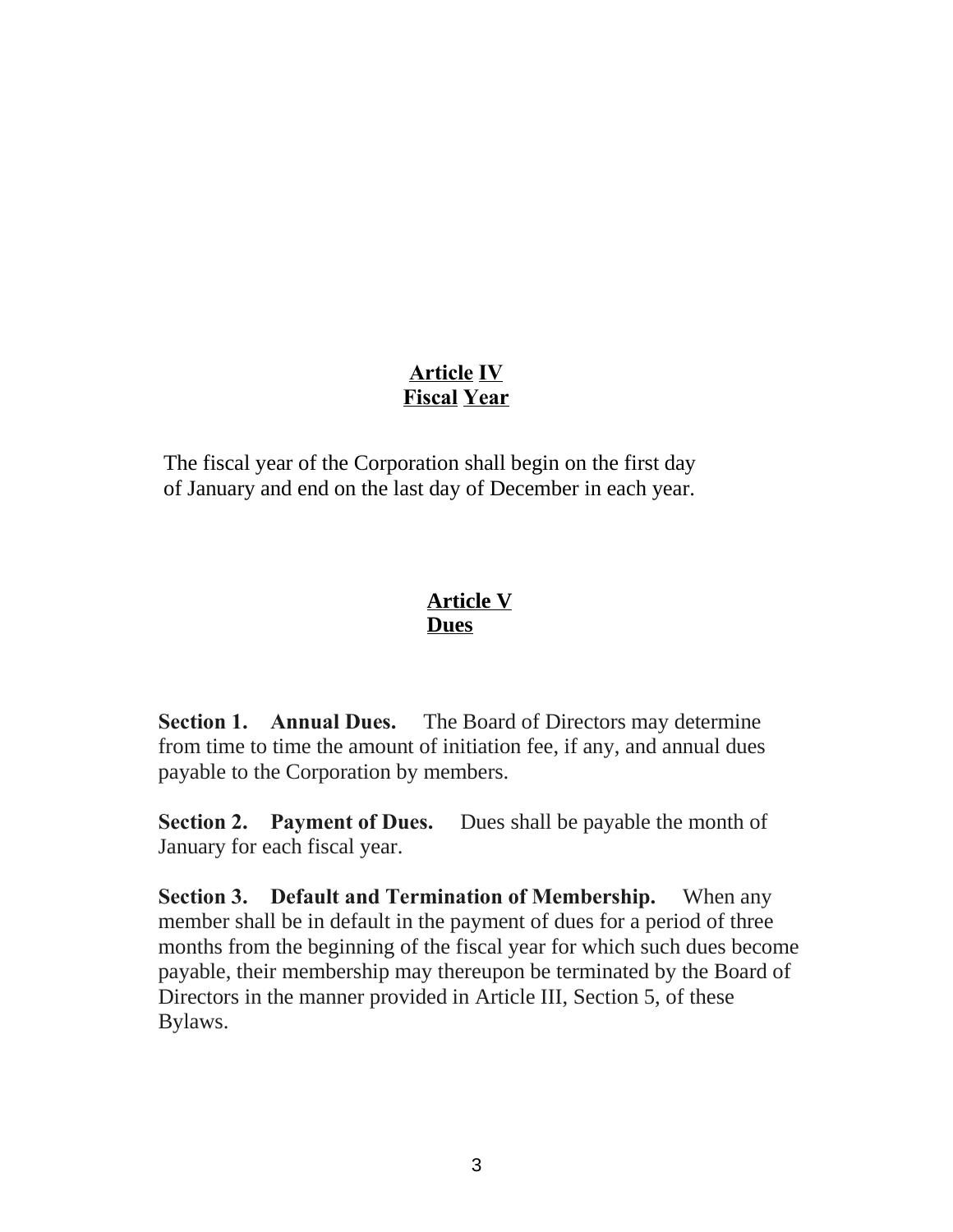# **Article VI Meetings**

**Section 1. Annual Meetings.** There shall be an annual meeting on the 3rd Monday in May in each year for election of Officers and the Board of Directors and for receiving the annual report of Officers, Directors, and committees, and the transaction of other business. If the day designated falls upon a legal holiday, the meeting shall be held on the next succeeding secular day not a holiday. Notice of the meeting, signed by the Secretary,shall be mailed or transmitted electronically, except as herein or by statute otherwise provided, to the last recorded address of each member at least ten days and not more than 50 days before the time appointed for the meeting.

**Section 2. Special Meetings.** Special meetings may be called by the Board of Directors at its description. Upon the written request of the President or 10 members, the Board of Directors shall call a special meeting to consider a specific subject. Notice for any special meeting is to be given in the same manner as for the annual meeting. No business other than that specified in the notice of meeting shall be transacted at any special meeting of the members of the Corporation.

**Section 3. Waivers.** Notwithstanding the provisions of any of the foregoing sections, a meeting of the members of this Corporation may be held at any time and at any place within or without the State of Maine, and any action may be taken thereat, if notice is waived in writing by every member having the right to vote at the meeting.

**Section 4. Quorum.** The presence in person or by proxy of at least 10 of the members of the Corporation entitled to vote shall be necessary to constitute a quorum for the transaction of business.

**Section 5. Voting.** Each member shall be entitled to only one vote. If the manner of deciding any question has not otherwise been prescribed,it shall be decided by majority vote of the members present in person or by proxy.

**Section 6. Proxies.** Every member of the Corporation entitled to vote at any meeting thereof may vote by official proxy, and revocable at the pleasure of the member executing it. Proxies shall be generated by the Board of Directors and mailed or transmitted electronically to all members entitled to vote at least 30 days prior to the applicable meeting. Only proxies returned to the secretary 5 or more days prior to the meeting shall be valid. Proxies not received by the secretary or received less than 5 days prior to the meeting shall be deemed invalid.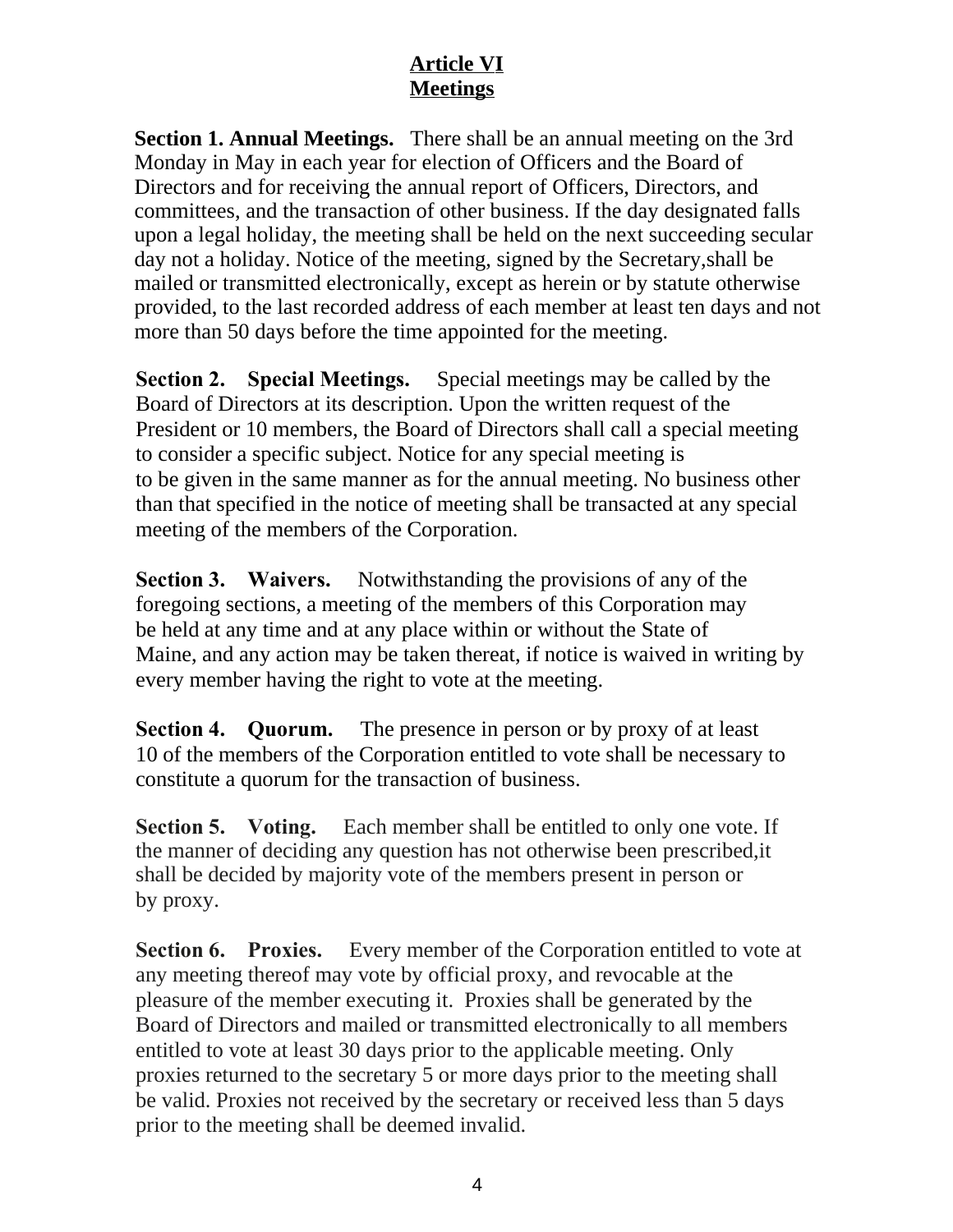**Section 7. Order of Business.** The order of business shall be as follows at all meetings of the Corporation and Board of Directors.

- (a) Call to order
- (b) Proof of notice of meeting
- (c) Reading of communications
- (d) Reports of Officers
- (e) Old business
- (f) New business
- (g) Election of Officers and Board members

Any questions as to priority of business shall be decided by the chair without debate.This order of business may be altered or suspended at any meeting by a majority vote of the members present.

## **Article VII Directors**

**Section 1. Number.** The property, affairs, activities, and concerns of the Corporation shall be vested in a Board of Directors, consisting of five (5) Directors. The members of the Board shall, upon election,immediately enter upon the performance of their duties and shall continue in office until their successors shall be duly elected and qualified.

**Section 2. Election of Directors and Term**. At the annual meeting next held after the adoption of these bylaws, there shall be an election by ballot for five (5) Directors of the Corporation, one (1) of whom shall be elected for a term of one year, two (2) for two years, and two (2) for three years. At each annual meeting thereafter a number of Directors equal to that of those whose terms have expired shall be elected for the term of three years. At the expiration of any term of three years any Director may be re-elected.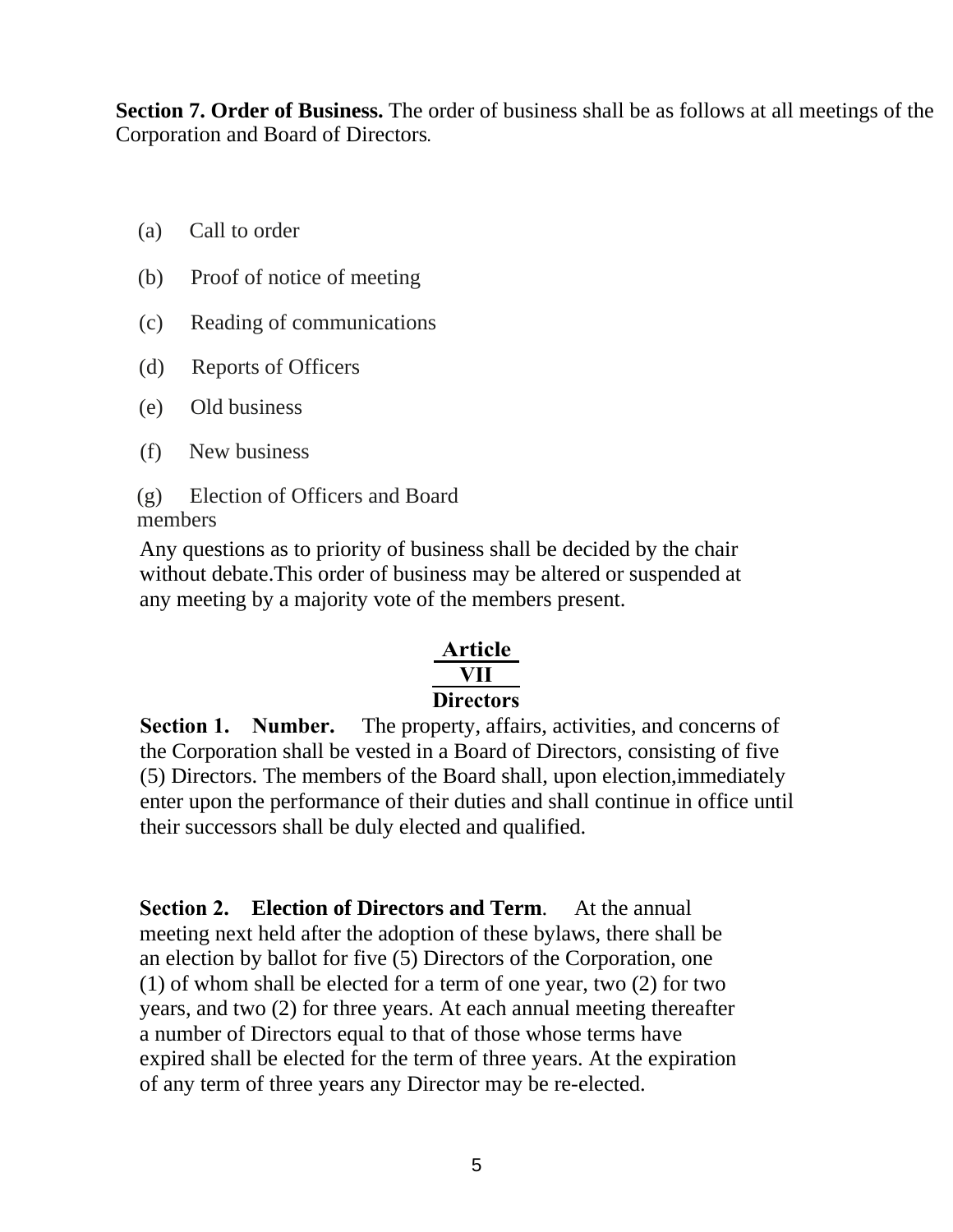**Section 3. Duties of Directors** The Board of Directors may:

(1)hold meetings at such times and places as it thinks proper;

(2) admit members and suspend or expel them by ballot;

(3) appoint committees on particular subjects from the members of the Corporation;

(4) Audit bills and disburse the funds of the Corporation;

(5) print and circulate documents and publish articles;

(6) carry on correspondence and communicate with other individuals or associations;

(7) employ agents;

(8) devise and carry into execution such other measures as it deems proper an expedient to promote the mission of the Corporation and to best protect the interests and welfare of the members.

**Section 4. Meetings of the Board.** Regular meetings of the Board of Directors shall be held immediately succeeding the annual election in Orrington and on the 3rd Monday of every month. The President may, when he deems necessary, or the Secretary shall, at the request in writing of five members of the Board, issue a call for a special meeting of the Board, and only five days notice shall be required for such a special meeting.

**Section 5. Quorum** Three members of the Board of Directors shall constitute a quorum for the transaction of business. In the absence of the President or Vice President, the quorum present may choose a chairman for the meeting. If a quorum is not present, a lesser number may adjourn the meeting to a later day, not more than 31 days later.

**Section 6. Absence** Should any member of the Board of Directors be absent unreasonably from three consecutive meetings of the Board of Directors without sending a communication to the President or Secretary stating the reason for doing so, and if their excuse should not be accepted by the members of the Board, their seat on the Board may be declared vacant.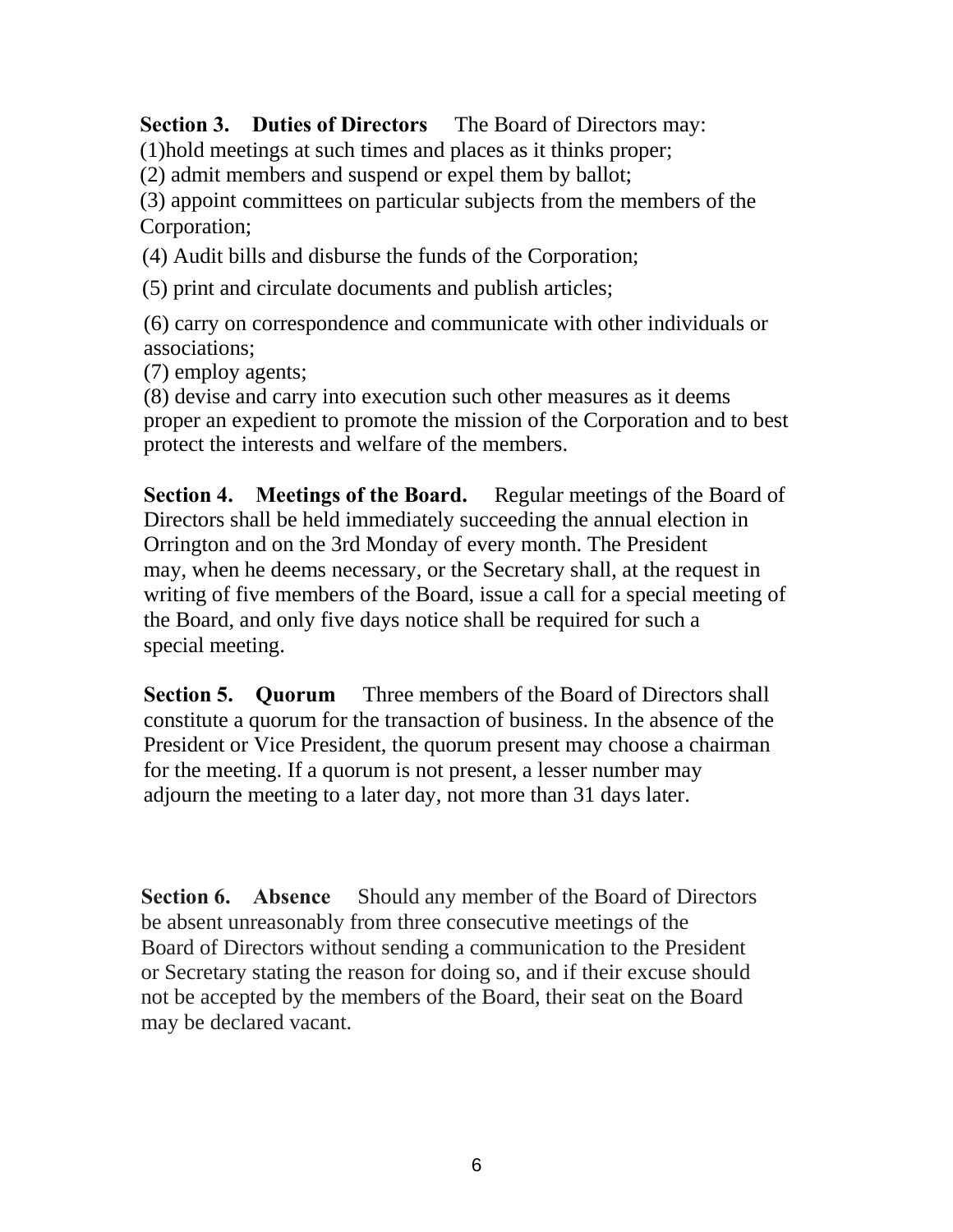**Section 7. Vacancies.** Whenever any vacancy occurs in the Board of Directors by death, resignation, or otherwise, it shall be filled without undue delay by a majority vote by ballot of the remaining members of the Board at a special meeting which shall be called for that purpose. The election shall be held within 60 days after the occurrence of the vacancy. The person so chosen shall hold office until the next annual meeting or until their successor shall have been chosen at a special meeting of the members.

**Section 8. Removal of Directors.** Any one or more of the Directors may be removed either with or without cause, at any time, by a vote of two-thirds of the members present plus proxies per Article VI, section 6 at any special meeting called for that purpose.

**Section 9. Qualifications.** A nominee for the Board of Directors must be a club member in good standing for five (5) consecutive years.

## **Article VIII Officers**

**Section 1. Number.** The Officers of this Corporation shall be President, Vice President, a Secretary, a Treasurer, and a Clerk.

**Section 2. Method of Election.** Election of Officers shall be by the majority of the members present and of the official proxies received by the Secretary per Article VI Sec. 6

**Section 3. Duties of Officers.** The duties and powers of the Officers of the Corporation shall be as follows: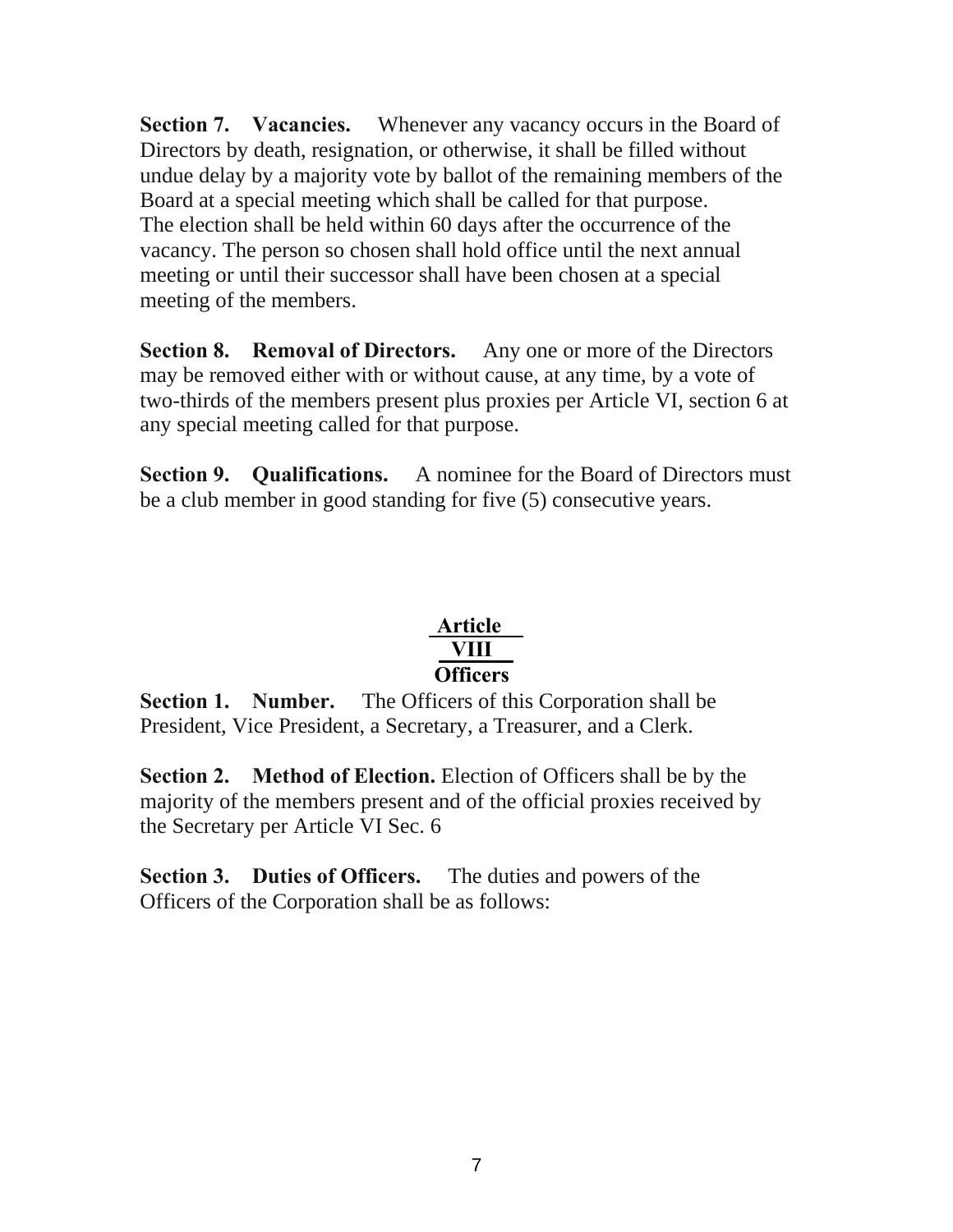#### **President**

The President shall preside at the meetings of the Corporation and of the Board of Directors, and shall be a member ex officio, with right to vote, of all committees. The President shall also, at the annual meetings of the Corporation and such other times deemed proper, communicate to the Corporation or to the Board of Directors such matters and make such suggestions as may in their opinion tend to promote the prosperity and welfare and increase the usefulness of the Corporation and shall perform such other duties as are necessarily incident to the office of the President. The President, prior to the start of the fiscal year, shall submit to the Board of Directors a proposed budget for the next fiscal year.

.

#### **Vice President**

In the event absence, inability to serve or death of the President the Vice President shall perform the duties of the President.

#### **Secretary**

It shall be the duty of the Secretary to give notice and attend all meetings of the Corporation and all committees and keep a record of their doings; to conduct all correspondence and to carry into execution all orders, votes, and resolutions not otherwise committed; to keep a list of the members of the Corporation; to collect the fees, annual dues, and subscriptions and pay them over to the Treasurer; to notify the Officers and members of the Corporations of their elections; to furnish the chairperson of each committee with a copy of the vote under which the committee is appointed and, at their request, give notice of the meetings of the committee; to prepare, under the direction of the Board of Directors, an annual report of the transactions and conditions of the Corporation, and generally devote their best efforts to forwarding the business and advancing the interest of the Corporation. In the case of the absence or disability of the Secretary, the President may appoint a Secretary pro tem. All written communications may be by mail or electronically transmitted. Minutes of all meetings of the club shall be transcribed by the Secretary and forwarded to the person in charge of the website in sufficient time to be published at least 10 days before the next meeting.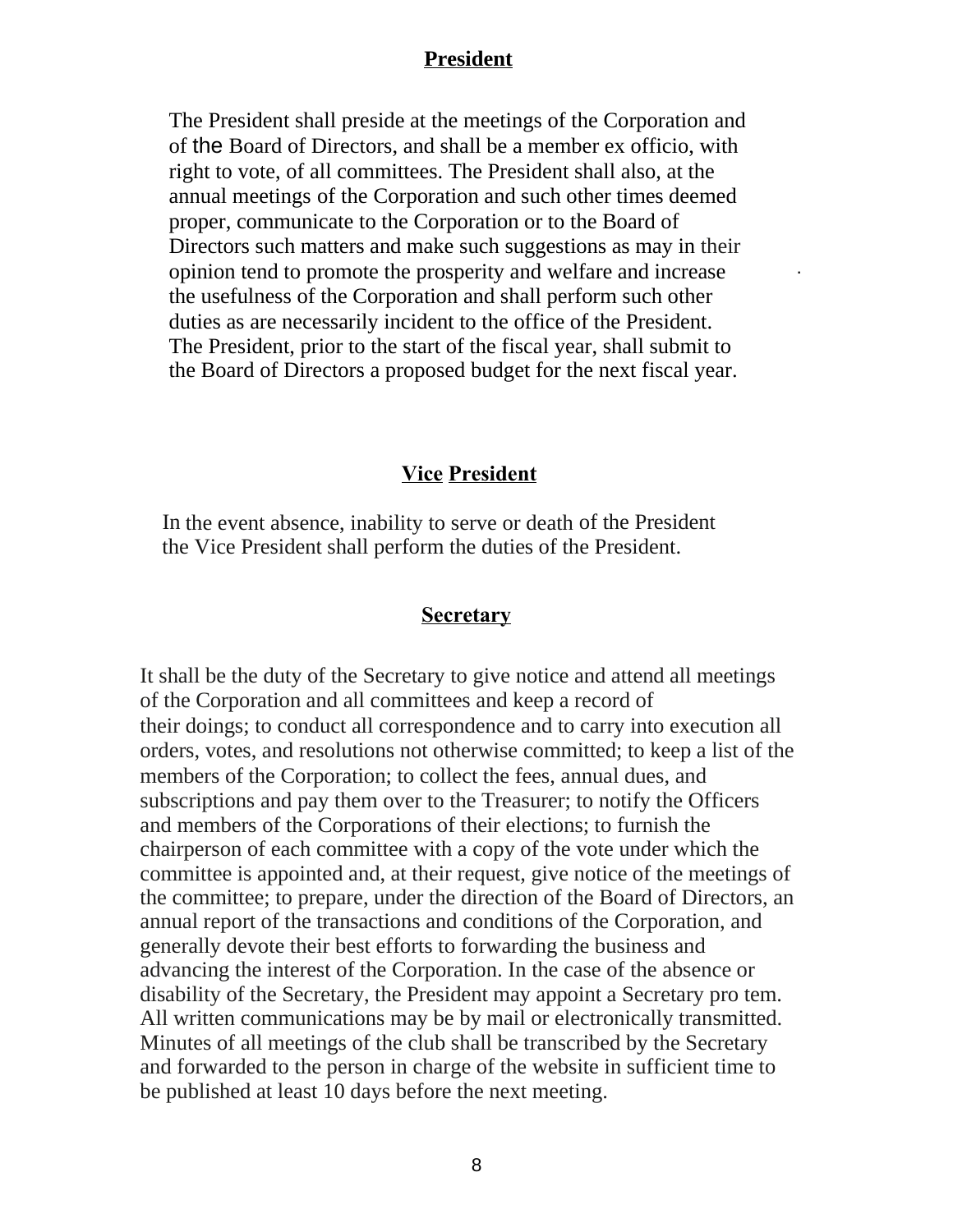# **Clerk**

The clerk shall be the keeper of the Corporate Book and the Corporate Seal.

Said Corporate Book shall be kept at the registered office of the Corporation to wit: Orrington Rod and Gun Club, 6 State Street, Suite 407, Bangor, Maine, 04404. Members shall have the right to inspect the Corporate Book at all reasonable times.

# **Treasurer**

The Treasurer shall keep an account of all moneys received and expended for the use of the Corporation, and shall make disbursements only upon vouchers approved by any member of the Board of Directors. The Treasurer shall deposit all sums received in a bank or banks or trust company approved by the Board of Directors and make a report at the annual meeting and monthly to the Board of Directors, or when called upon by the President. Funds may be drawn only upon the signature of the Treasurer or President.

The funds, books, and vouchers in the hands of the Treasurer shall at all times be under the supervision of the Board of Directors and subject to its inspections and control. At the expiration of the Treasurer's term of office all books, moneys, and other property shall be delivered over to the succeeding Treasurer, or, in the absence of a Treasurer-elect, to the President. In case of the absence of disability of the Treasurer, the Board of Directors may appoint a Treasurer pro-tem.

**Section 4. Bond of the Treasurer.** The Treasurer shall, if required by the Board of Directors, give to the Corporation such security for the faithful discharge of said duties as the Board may direct.

**Section 5. Vacancies.** All vacancies in any office shall be filled by the Board of Directors without undue delay at its regular meeting, or at a meeting specially called for that purpose.

**Section 6. Compensation of Officers.** The officers shall receive no salary or compensation.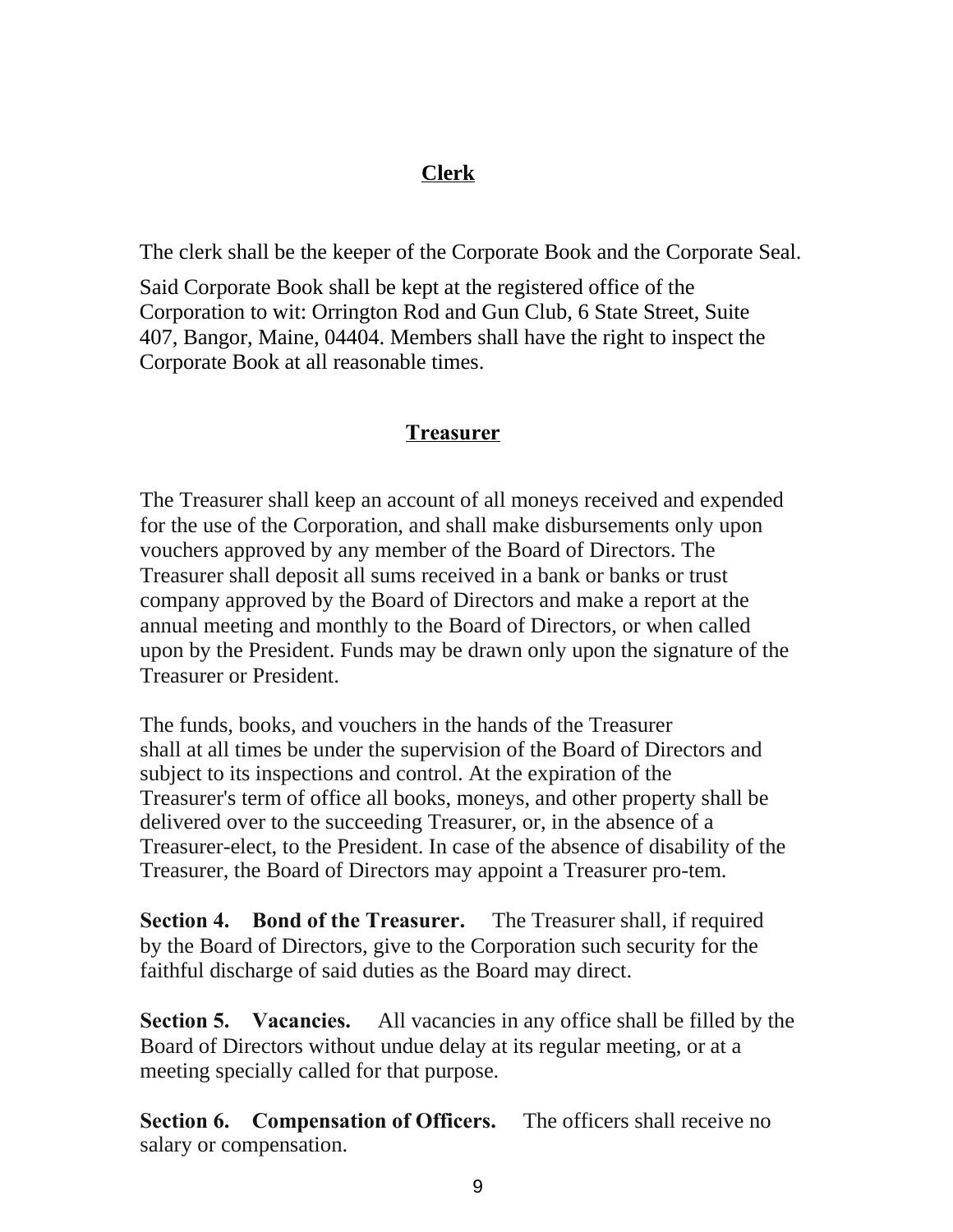**Section 7. Qualifications.** A nominee for President, Vice President, Treasurer, Secretary or clerk must be a club member in good standing for five (5) years.

**Section 8. Removal of Officers.** Any one or more of the Officers may be removed either with or without cause, at any time, by a vote of two-thirds of the members present plus proxies per Article VI, section 6 at any special meeting called for that purpose.

# **Article IX**

# **Committees**

**Section 1. Committee on Nominations** During the month of January of each year, the Board of Directors shall appoint a nominating committee of three members, none of whom shall be on the Board of Directors, whose duty it shall be to nominate candidates for Directors and Officers to be elected at the next annual election. They shall notify the Secretary in writing, at least 60 days before the date of the annual meeting of the names of such candidates and the Secretary, except therein otherwise provided, shall mail or transmit electronically a copy thereof to the last recorded address of each member simultaneously with the notice of the meeting.

**Section 2. Independent Nominations.** Nominations may also be made, by forwarding to the Secretary at least 90 days prior to the annual meeting of the Corporation for immediate transmittal to the nominating committee.

**Section 3. Special committees.** The President, at any time, may appoint other committees on any subject for which there are no standing committees.

**Section 4. Committee Quorum.** A majority of any committee of the Corporation shall constitute a quorum for the transaction of business, unless any committee shall by a majority vote of its entire membership decide otherwise.

**Section 5. Committee Vacancy.** The various committees shall have the power to fill vacancies in their membership.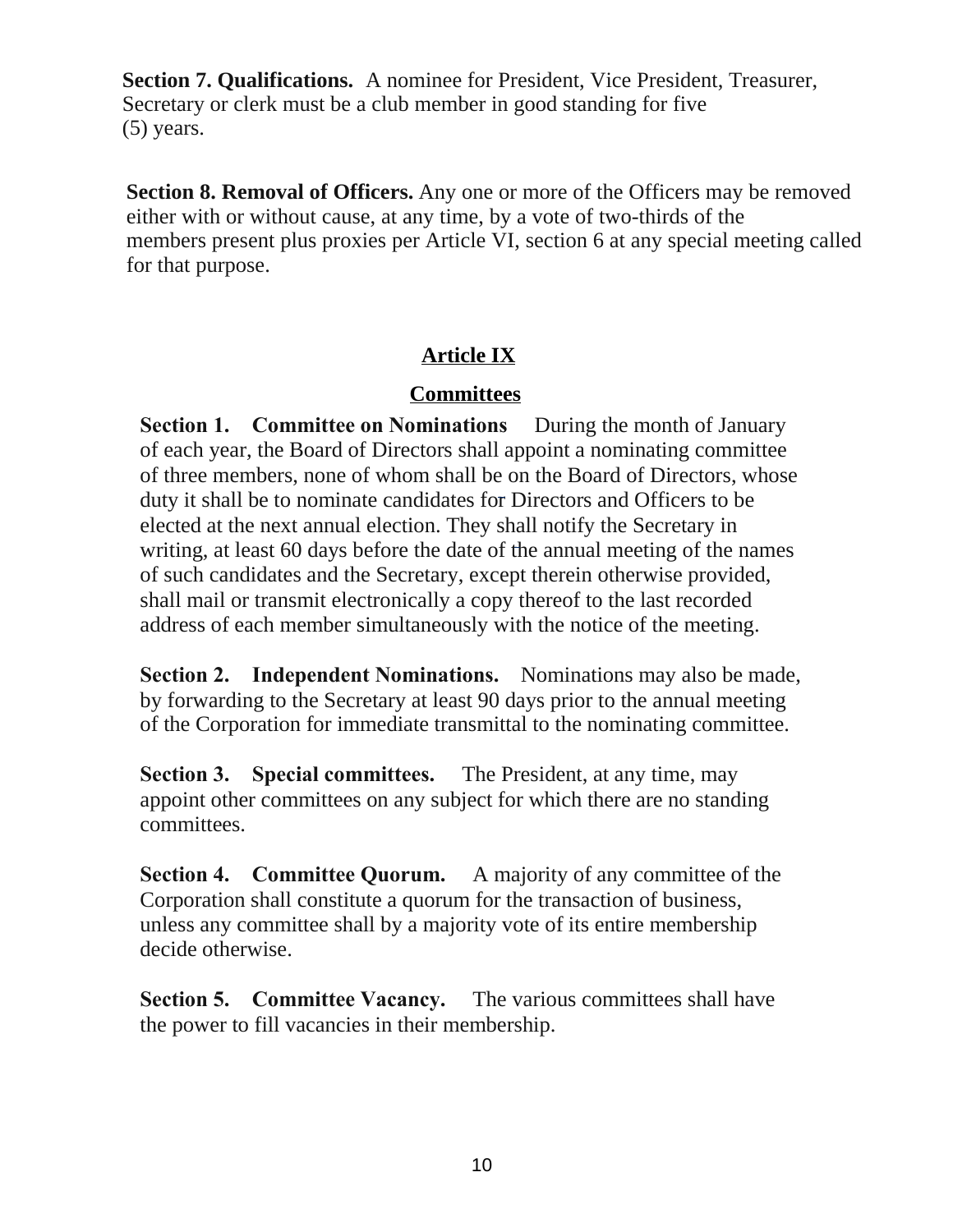**Article X (Seal)**

## **Article XI Amendments**

These bylaws may be amended, repealed, or altered in whole or in part by a majority vote at any duly organized meeting of the Corporation. The proposed change shall be mailed or transmitted electronically to the last recorded address of each member at least tendays before the time of the meeting which is to consider the change.